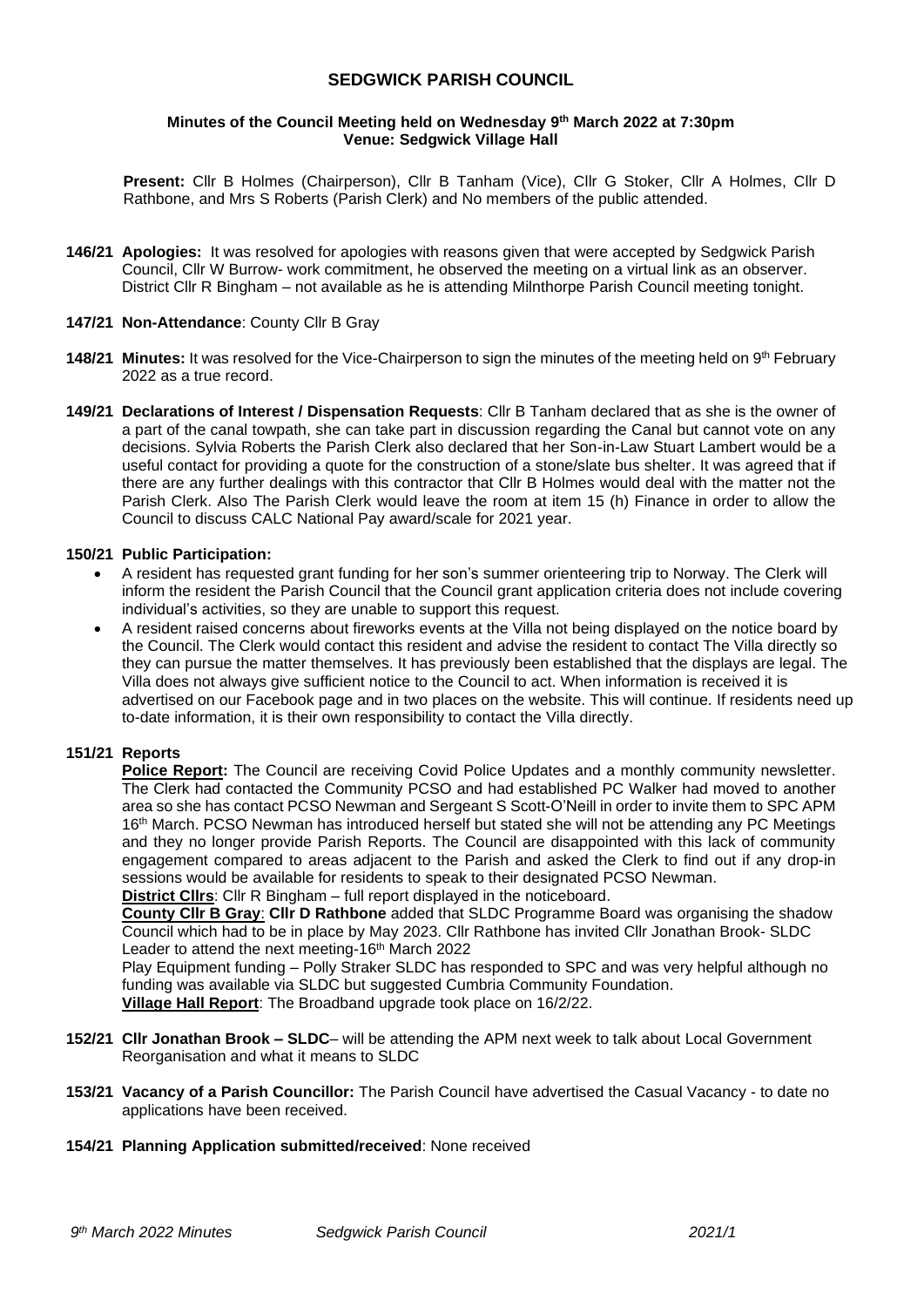- **155/21 Sedgwick Parish Council COVID 19**  Cllr B Holmes reported the restrictions have been lifted. **Correspondence**: SLDC news Release 24/2/2022 SLDC Support for those effected by Covid1/3/22 & SLDC Test site Closures 3/3/22. It was agreed the Covid requirements are no longer required this item will be removed from the agenda next month.
- . **156/21 Storm/flood response- Council** discussed the alerts and information received – SLDC Storm Franklin 21\_2\_22, Met Office daily reports, Calc update on forth coming severe weather warnings
	- Storm damage along the woodland canal path- repair undertaken by woodland contractor
	- Cumbria Community Resilience Group Letter from the Prime Minster- received and noted

## **157/21 Highways/Footpaths**

- a) Highways Report Cllr A Holmes updated the Council on outstanding repairs and would email Emma in Highways to confirm the correct location of the Sedgwick sign near the River Kent. A supplementary pedestrian warning sign has been installed at the aqueduct and the Village sign is due to be installed soon. Two potholes on Cooper Hill have been reported. Castle Hill Pavement work has been postponed again to 2023/4.
- b) Correspondence with Helen Karaaslan we are still waiting for a response from our email of January 6 th. The speed monitoring exercise had been completed in November and data was being reviewed in early December, then the monitoring was repeated in January. It was agreed to chase this up again.
- c) Cllr R Bingham has requested a replacement of the Back Lane sign, but it has not happened he is still pressing SLDC for the reinstallation of the street sign.
- d) Bus Shelter Installation- a site visit had been undertaken to appraise the need for a shelter. The County infrastructure officer has confirmed a shelter would be recommended and that funding is available. This will require Council to provide plans and quotes. It was agreed the first quote would be sourced and reported back at the next meeting. Cllr Stoker has liaised with the resident living opposite the site.
- e) The Accident on Back Lane within the 30mph speed limit was reported on 21<sup>st</sup> February 2022.
- f) LAP Gritting Report for 2021-22 was made available to the Councillors and the contractor used by the scheme for additional gritting will no longer offer this service, so the scheme will end. It was accepted that the outstanding balance of £535.24 would be sent back to SPC

## **158/21 Canal Wildlife Area Report**

- a) Monthly report was discussed and is available in the cabinet and on the web site.
- b) Further storm damage has brought down and damaged several trees, the contractor surveyed the damage immediately and removed a tree blocking the path and the Council have instructed him to carry out further emergency felling and removal of damaged trees by the end of March.
- c) Usage remains high and over the aqueduct it is very muddy.
- d) Restocking of the woodland in line with the felling license will be undertaken by the contractor before the end of March; the saplings arrived on 8<sup>th</sup> March
- e) LCRP Interpretation Installation of iron sculptures/way markers at Sedgwick Aqueduct A decision by SLDC has yet to be made as amendments are required by CRT.
- f) Cllr B Tanham and Cllr B Holmes met with CRT this week and they have noted the state of the path and vegetation including root damage to structure. The CRT are liable for maintenance and will come up with a 5–20-year management plan. They will investigate safety measures such as a rail for the steps and a rail opposite the installation.
- g) Cllr B Tanham has ascertained that from David Gibson that CCC will part fund path repairs, but they would have to be commissioned through the CCC and would therefore possibly be more costly. She was also informed that we will need to acquire a path and/or road closure for any future planned felling. She is finding out the cost and time implications of this. This does not apply to dealing with storm damage. This may change the way we deal with felling in the future.
- h) Cllr Stoker has repaired the information sign which was letting in rainwater.

# **159/21 Playground /Millennium Field**

- a) Monthly Safety Report- by Cllr Stoker reported he had checked the field and replacement stumps will be fitted in the spring, the wooden climbing frame has been checked and the splits are not rotten, wood sealant has been administrated on the top bars. It was agreed to remove all the Covid signage and equipment. It was agreed to arrive early at the next meeting to inspect the site.
- b) Correspondence Polly Straker -Locality Team Leader SLDC explained no funding was available from SLDC at present to support replacing the Tree Man slide but she supplied a list of funding providers and said if any funding became available, she would contact SPC.
- c) Equipment replacement update costings/funding/equipment was discussed with three quotes required before funding could be sourced. Cllrs Burrow, B Holmes and Stoker are working together on-site visits and funding, they will update the Council at the next meeting on the progress. Cllr Tanham reported her husband had expertise in raising funds and would be willing to assist. It was agreed for Cllr Burrow to liaise with Mr Tanham.
- d) Safeguarding Policy was discussed and points agreed to be added on next month's agenda with training and policy approval